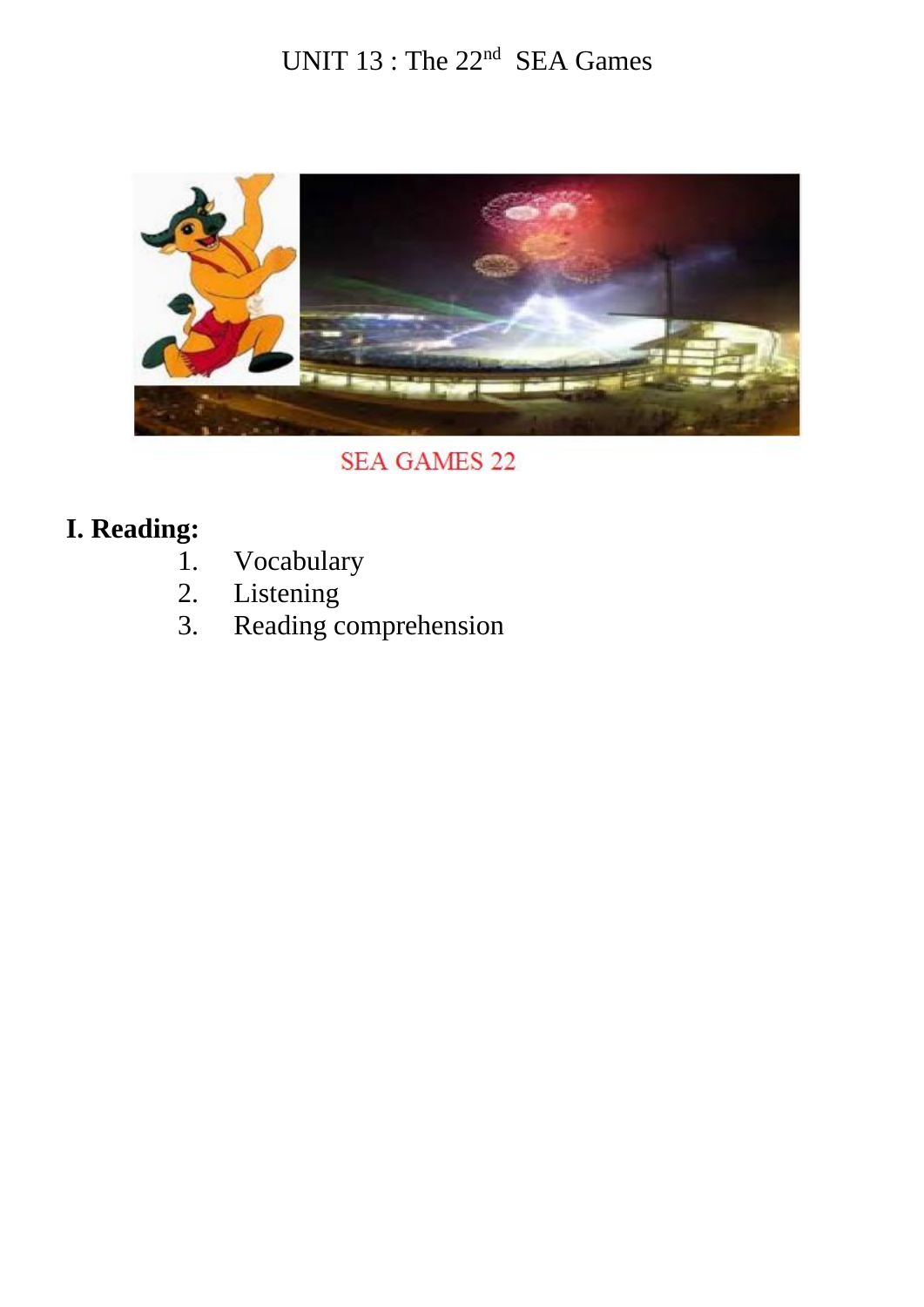### I.READING :

The 22nd Southeast Asian Games were held in Vietnam from the 5th to 13th December, 2003. Although it was the first time Vietnam hosted such a big sports event, the Games were a great success. The Games really became a festival that impressed sports enthusiasts with its spirit: solidarity, co-operation for peace and development.

Athletes from 11 participating countries competed in 32 sports, and 444 gold medals were won. Some teams such as table tennis, badminton, karatedo, volleyball, basketball and wrestling were composed of top competitors in the region. Many Games records were close to international levels. Vietnam won 158 gold medals to finish at the top of the Southeast Asian Games medal standings. Thailand was ranked second with 90 golds, and Indonesia was third with only 55 golds. Singapore and Vietnam were the two nations which had participants who were presented with the Most Outstanding Athlete titles in the Swimming and Shooting events. The Vietnamese Women's Football team successfully defended the SEA Games title. The Men's Football team won a silver medal. In other sports such as karatedo, athletics, bodybuilding and wushu, the young and energetic Vietnamese athletes performed excellently and won a lot of gold medals.

Vietnam's first place finish was not surprising. Firstly, to prepare for the 22nd SEA Games, Vietnam carried out an intensive programme for its athletes, which included training in facilities, both home and abroad. Secondly, with the strong support of their countrymen, the Vietnamese athletes competed in high spirits. The country's success has proved that Vietnam can organize sporting events on an international level. A plan has been proposed for Vietnam to host the Asia Sports Games at some point in the future.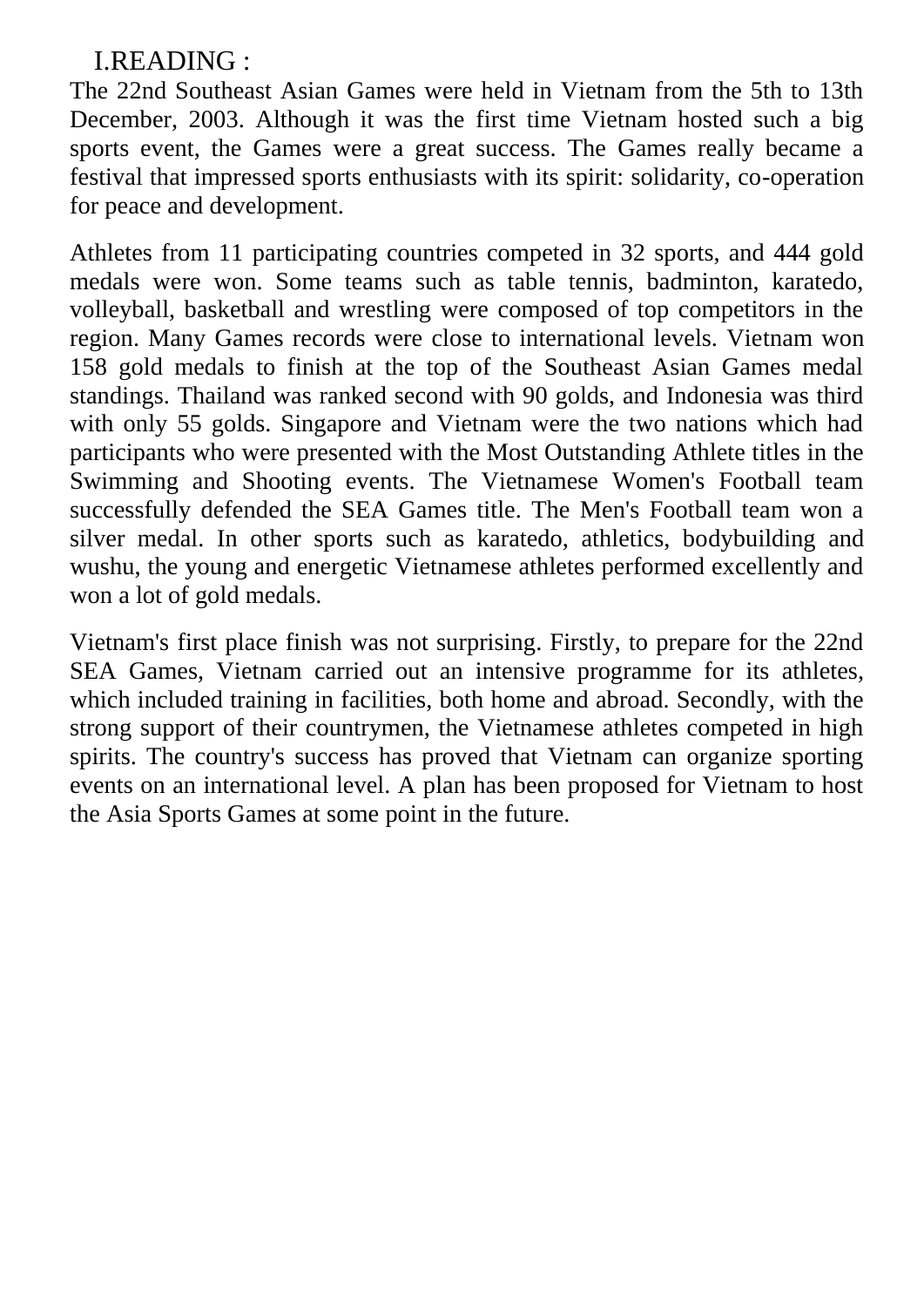#### **1. Vocabulary:**

- abroad  $\sqrt{2}$  bro:d/ (adv) : ở nước ngoài
- at some point : vào một thời điểm nào đó
- athlete  $/\text{Re}(ln)$  : vân đông viên
- athletics / $\alpha$ θ'let.iks/ (n) : các môn điền kinh
- bodybuilding/ 'bod.i bil.din/ (n) : môn thể hình
- Carry out  $=$  to conduct, to perform  $=$  thus hiện
- Close to  $=$  near= gần với
- compete /kəmˈpiːt/ (v) : thi đấu, tranh tài
- Competion (n)/ competitor (n)/ competitive(a)
- Be composed of = to consist of / to comprise=  $g\hat{o}$ m có
- co-operation (n) /koʊˌɑː.pəˈreɪ.fən/ (n) = sư hợp tác
- cooperate (v) /koʊˈɑː.pə.reɪt/ : hợp tác
- countryman(n) / kʌn.tri.mən/ : đồng bào = compatriot /kəm pæt.ri.ət/
- enthusiast (n) / $\ln \theta$ ju $\pi$ .zi.æst/ : người hâm mộ, người say mê
- energetic(a): / en. $\phi$  dzet<sub>rik</sub>/ : mạnh mẽ, năng nỗ
- enthusiastic about  $sb/sth = say me$
- facilities (n) : các tiện nghi
- $festival(n)$ : lễ hội, liên hoan
- Gain (v) : dành được
- host (v) : đăng cai, tổ chức
- impress (v) : gây ấn tượng
- include  $(v)$  /m klu:d/ : bao gồm
- intensive (a) /in ten.siv/ : ( huấn luyện) chuyên sâu và cấp tốc
- outstanding (a) : xuất sắc, nổi bật
- peace (a) /piːs/ : hòa bình
- perform (v) : biểu diễn, trình diễn
- propose (v) : đề nghị
- quantity  $(n)$  : số lượng
- $-$  rank (v)  $\therefore$  xếp hạng
- region (n) / riː.dʒən/ : khu vực, vùng
- solidarity  $(n)$  / spl.  $d$ ær.  $\theta$ . ti $i$  : tình đoàn kết
- spectator (n) /spek 'teɪ.tər/ : khán giả
- spirit (n) : tinh thần
- 
- 
- 
- 
- -
- standings (n) : bảng xếp hạng
- title (n) : danh hiệu